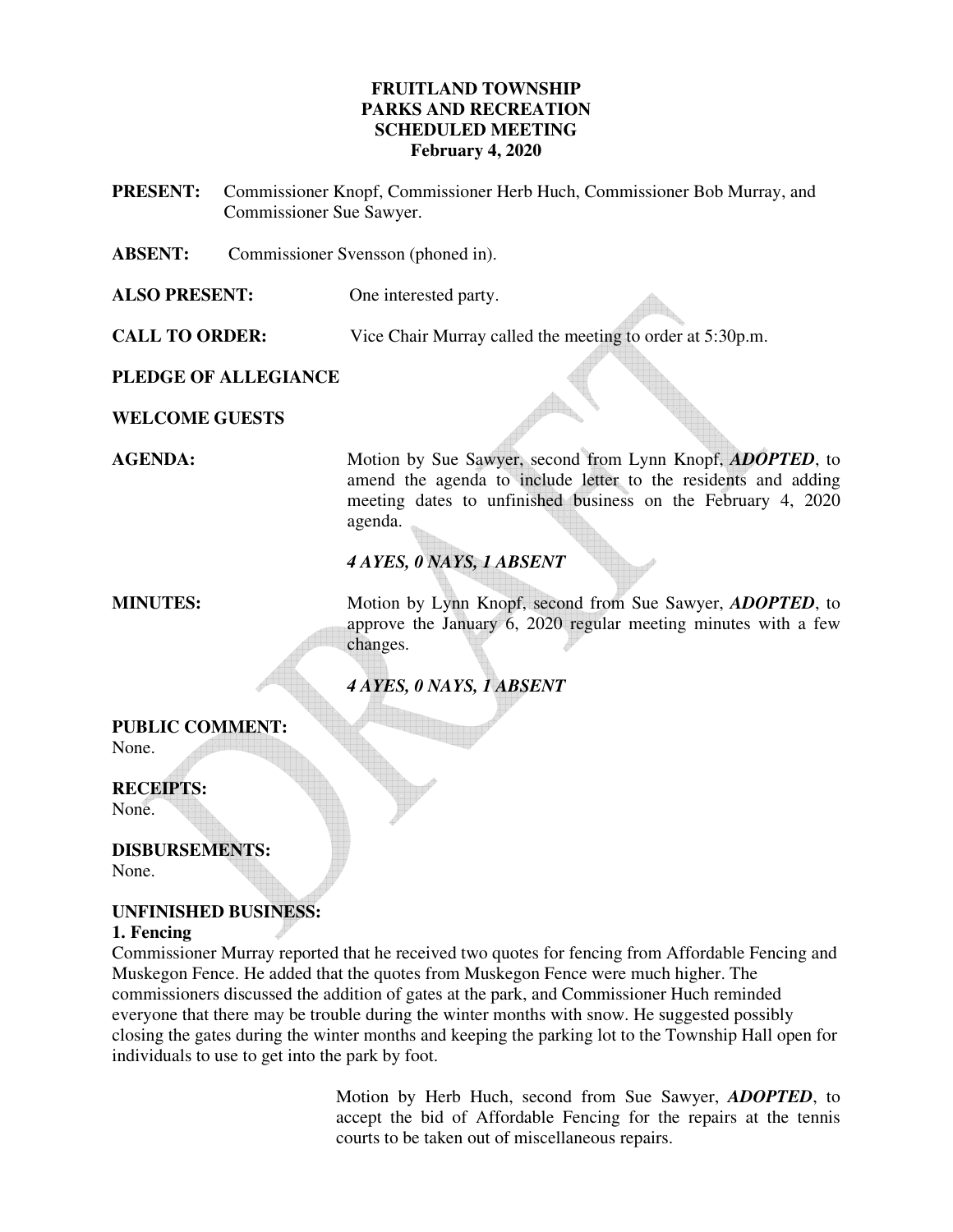### *4 AYES, 0 NAYS, 1 ABSENT*

#### **2. Baseball field**

Commissioner Sawyer stated that she spoke to Double L Enterprises regarding the costs of the baseball field updates, and the quote for all repairs needed to get the field to where it should be is \$20,650.00 plus or minus 5%. The commissioners agreed that this would be far too much. Commissioner Sawyer stated that she talked to Cam, one of the fathers of North Muskegon Youth Baseball Club, and that they're going to help the Commission the best they can to work together to get it fixed. Commissioner Murray stated that it's going to be a several year project.

In terms of the score board, the commissioners agreed that they would talk to Supervisor Jeske to see about having someone check to see if the scoreboard is working or has electricity.

The commissioners also discussed TruGreen fertilization, and agreed that they would only like the field fertilized three times this coming summer, leaving out crab grass preventer and weed killer for a year and skipping fertilization in August.

#### **3. Disc golf equipment**

The commission discussed whether or not the equipment had to be advertised, and Commissioner Murray stated that in the meeting with Supervisor Jeske, Clerk Rillema, and Attorney Kevin Even, it was stated that if the equipment is being sold to another government entity, there is no need to post the equipment as long as it's going for public use. The commissioners had a great deal of discussion regarding how much they would like to sell the equipment for. Commissioner Knopf stated that she would like things to be more formal and to get the most money and offers that they can get. Chairperson Svensson stated that the Commission has to decide whether the prime driver for selling the equipment is getting rid of the equipment or getting as much money as possible for it, also adding that they can always come down in price but can't increase it. Commissioner Knopf stated that there is nothing wrong with the Commission reaching out to other municipalities to gauge their interest and see what they'd be willing to pay for the equipment. The commissioners agreed to reach out to other municipalities.

### **4. Park dedication**

Commissioner Murray reported on the extensive research Clerk Karolyn Rillema completed regarding the Township properties and parks, adding that she searched many pieces of material to find information. He added that the Township Board never officially dedicated any of the parks to the Parks and Recreation Commission. Commissioner Knopf questioned whether there is actually a law stating that the land/parks have to be dedicated and if they were shown the law in the meeting. Commission Murry stated that it is, in fact, a law that the land has to be dedicated because of public use. Commissioner Knopf then stated that she has spoken to another attorney that stated that he/she doesn't know of any law requiring this. During discussions of Duck Lake Road Park, Commissioner Knopf questioned the Township stating that Duck Lake Road Park is only ten acres, and Commissioner Murray stated that there is nothing that has ever indicated that the park was 19.62 acres. Commissioner Knopf stated firmly that isn't true, adding that the fire barn and the maintenance buildings were put on Parks and Recreation property, and showed other commissioners on a drawing how she believes that theory doesn't make sense of it only being 9.62 acres. She added that they have been or are being lied to. Commissioner Knopf also stated that she doesn't like getting the information the night of the meeting. Commissioner Murray stated that they were only presenting the information, and the commissioners should take the information home, read through if carefully, and come to the next meeting with any questions or concerns regarding the information. For Nestrom Road Park, Commissioner Murray stated that it was never determined what part of the property is Township Hall and what part is for the park, adding that it has to be decided where the line is.